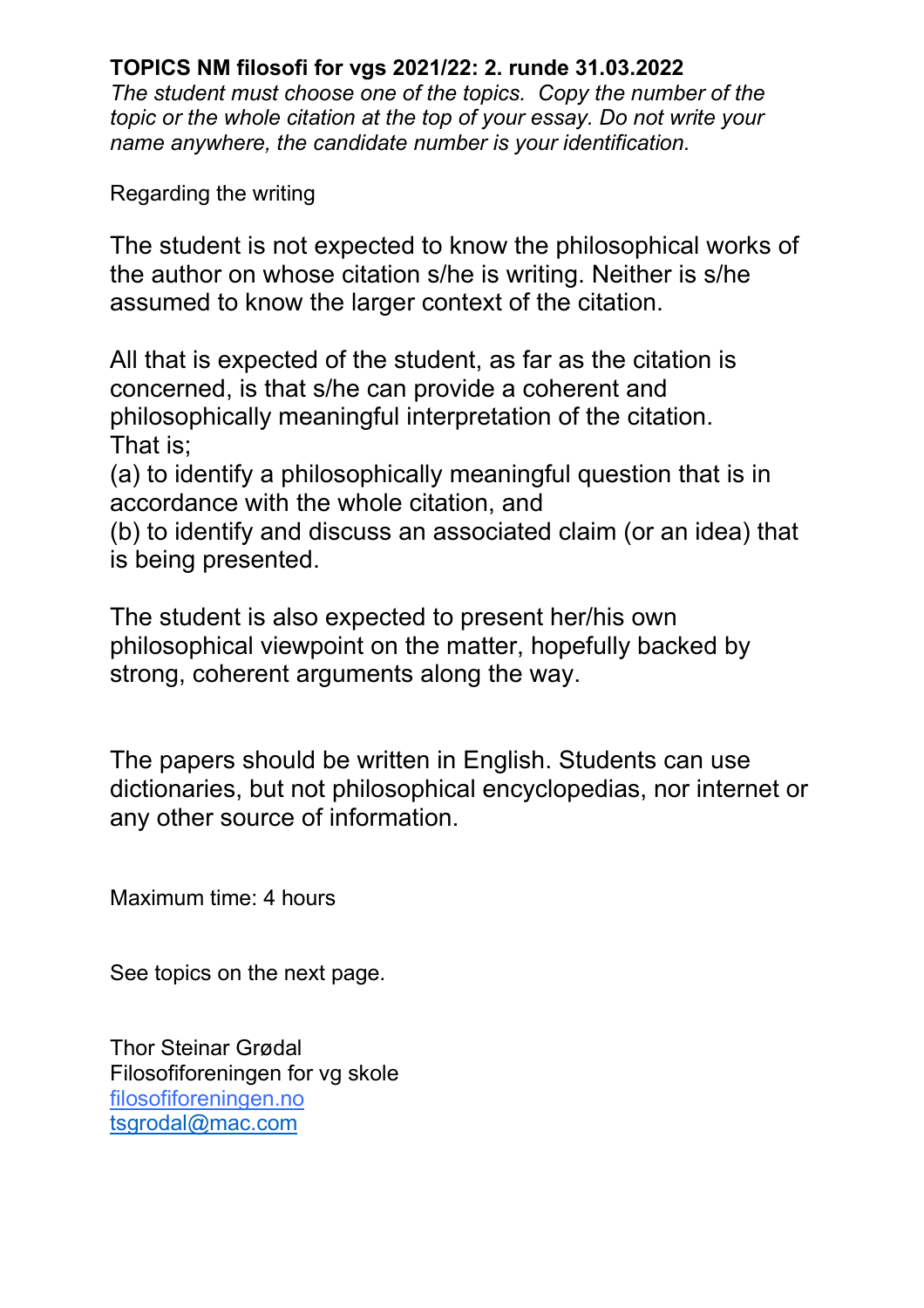## **TOPICS NM filosofi for vgs 2021/22: 2. runde 31.03.2022**

*The student must choose one of the topics. Copy the number of the topic or the whole citation at the top of your essay. Do not write your name anywhere, the candidate number is your identification.*

1.

**Worries about ..."objectivity" are characteristic of a secularized culture in which the scientist replaces the priest. The scientist is now seen as the person who keeps humanity in touch with something beyond itself.**

Richard Rorty: "Objectivity, Relativism and Truth", Cambridge University Press, 1991: 35.

## 2.

**Nihilism does not imply a denial of the existence of something good, nor a denial that what is good is a matter of debate, it is rather to deny the existence of evil. (…) Nihilism is to deny that human beings can agree on what is evil.** André Glucksmann: Vesten mot Vesten/ Ouest contre Ouest Oslo: Forlaget

Press, 2006. p.46-49 (*my translation*).

3.

**The omnipresent technical images around us are up to restructuring our "reality" magically around us and reverse it to a global scenario of images.**  Basically, it is a question of "oblivion". Man forgets, that it was him who **generated the images to use them as an orientation in the world. He cannot decode them anymore and lives henceforth in mode of his own images: imagination has become hallucination.** 

Vilém Flusser*, Für eine Philosophie der Fotografie. In: Edition Flusser. Ed. Andreas Müller-Pohle, Berlin, 1983, p. 10.*

4.

**How can a blind multitude, which often doesn't know what it wills because it rarely knows what is good for it, carry out for itself such a great and difficult enterprise as a system of legislation? (.....) The general will is always in the right, but the judgment that guides it isn't always enlightened. It ought to be made to see objects as they are...shown the good road it is in search of, secured from the seductive influences of individual wills.**

Jean-Jacques Rousseau, The Social Contract (1762), book 2, ch. VI, p.19. Translated and edited by Jonathan Bennett.

<https://www.earlymoderntexts.com/assets/pdfs/rousseau1762book2.pdf>